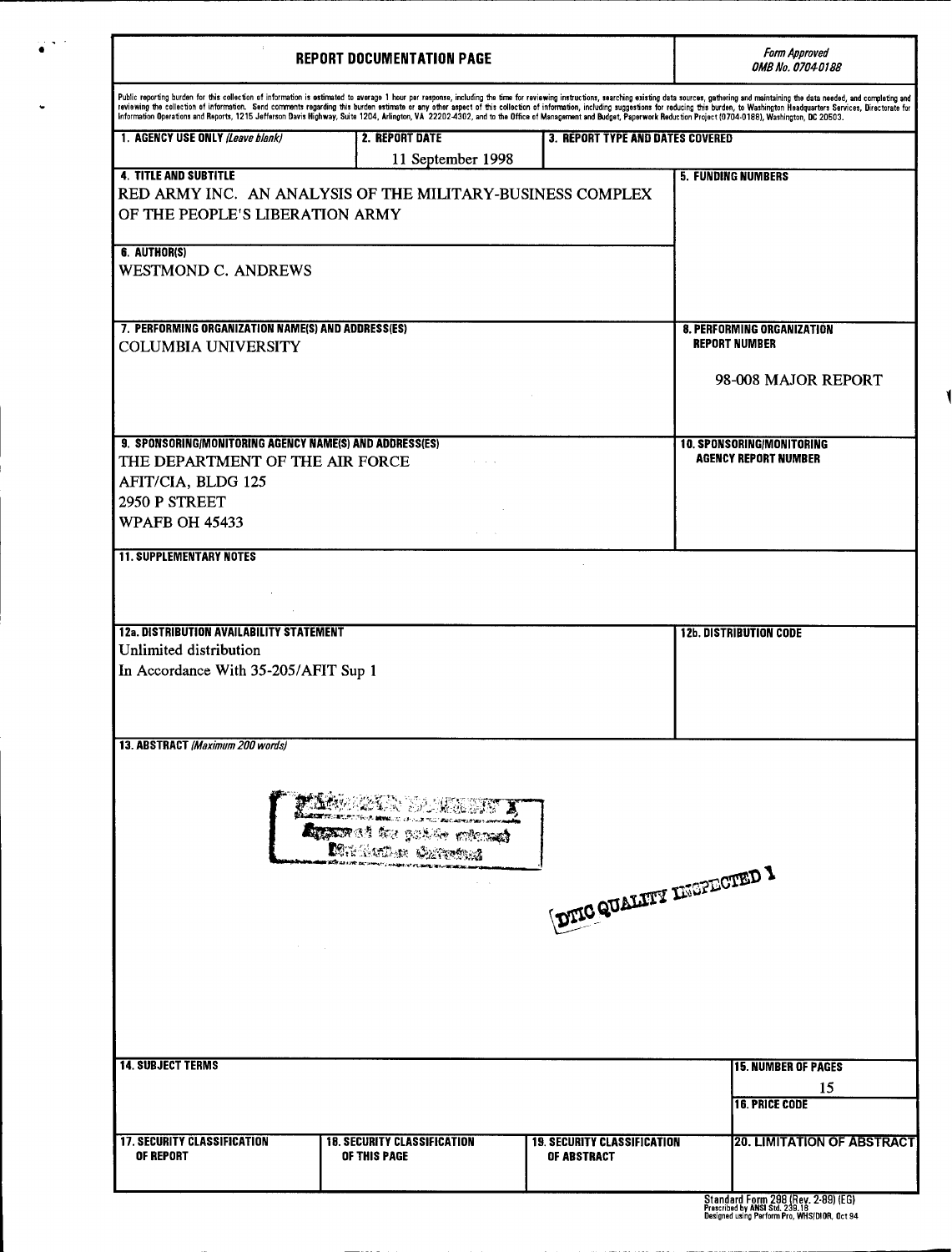# **Red Army Inc.**

An Analysis of the Military-Business Complex of the People's Liberation Army

Tuesday, April 21, 1998 Chinese Economics Course Paper

19980915 02

**School of International Affairs Professor: Carl Riskin Student: Wesmond C. Andrews**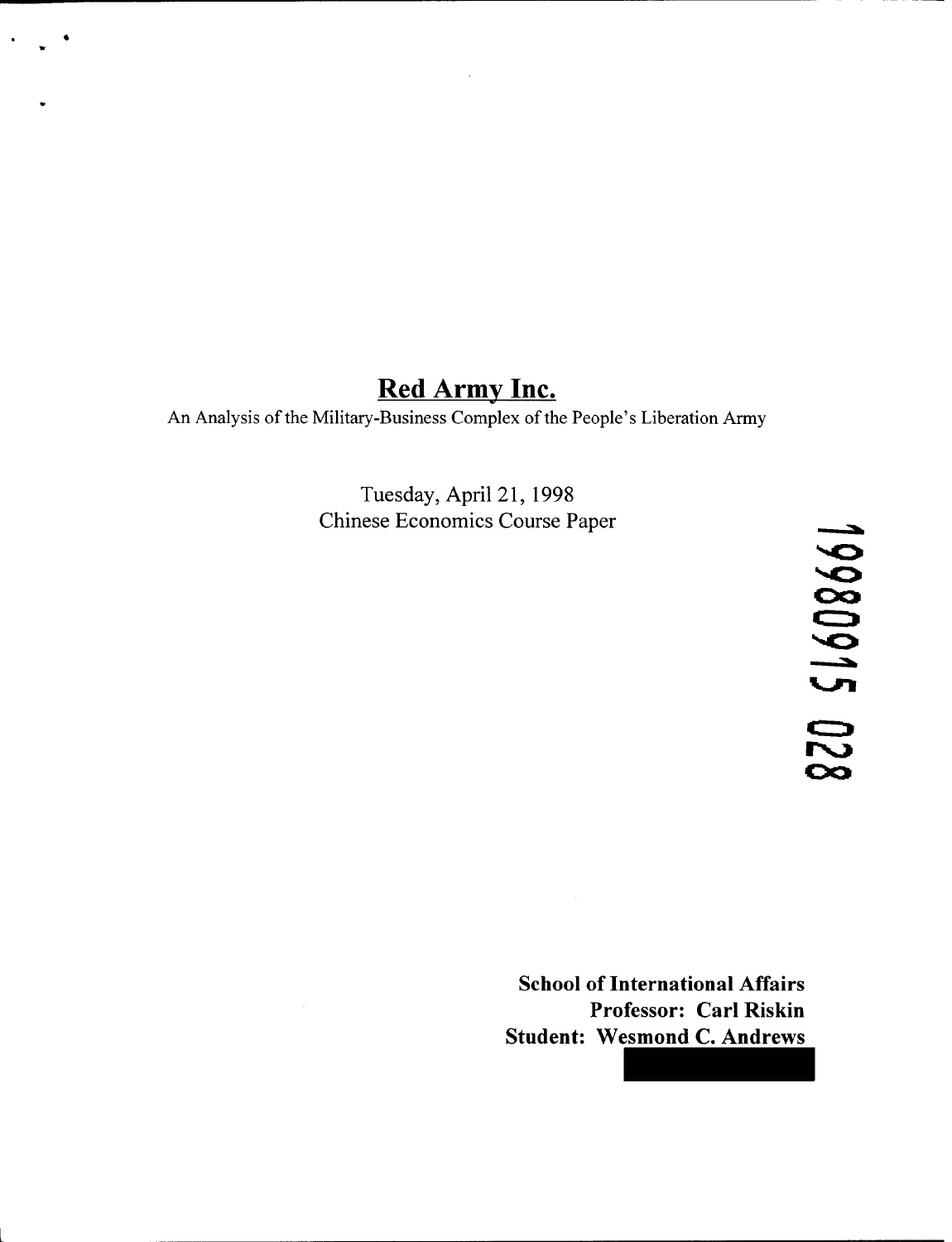## **Table of Contents**

 $\ddot{\phantom{a}}$ 

 $\ddot{\bullet}$ 

 $\overline{a}$ 

| I.    | Introduction                                                  | $\mathbf{1}$   |  |
|-------|---------------------------------------------------------------|----------------|--|
| II.   | <b>Historical Background</b>                                  | $\overline{2}$ |  |
| III.  | The Defense and Military Industries                           |                |  |
| IV.   | The Structure & Management of the Military's Business Complex | 5              |  |
| V.    | Corporatization of the Military's Enterprises                 |                |  |
|       | National-level Entities<br>A.                                 | 7              |  |
|       | <b>B.</b><br>Regional & Provincial-level Entities             | 9              |  |
|       | C.<br><b>Unit-level Entities</b>                              | 10             |  |
| VI.   | Military-Business Operations, Profits, and Benefits           |                |  |
| VII.  | Negative Impacts of PLA Business Involvement                  |                |  |
| VIII. | Conclusion                                                    | 14             |  |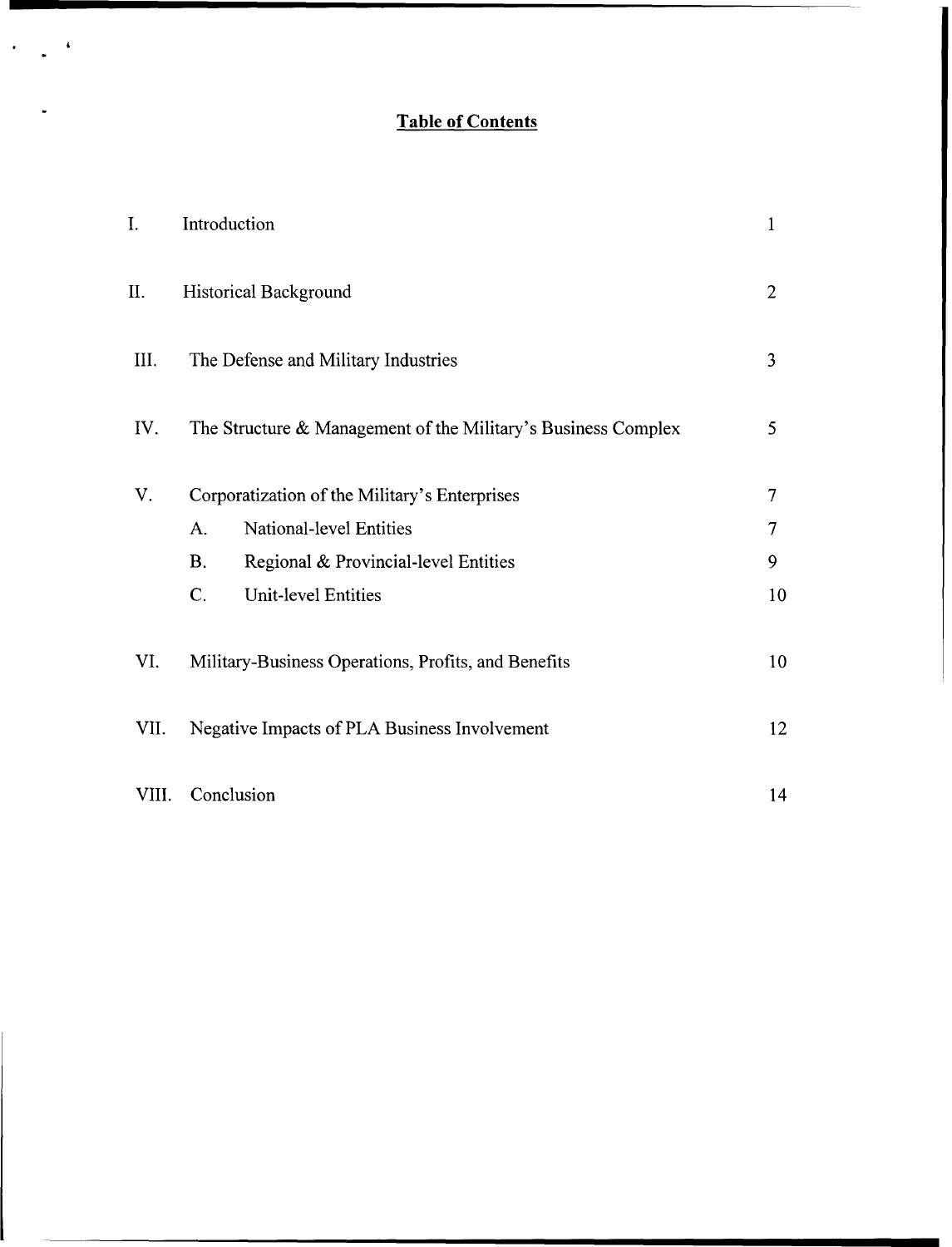### **Introduction**

The decade-plus expansion of the People's Liberation Army (PLA) into both domestic and international markets has created a number of potential benefits and a variety of problems for the future of China's political, military, and economic establishments. The Central Military Commission's (CMC) adoption of the "one military, two systems" concept in the late 1980's<sup>1</sup>, spurred PLA military and administrative units at every echelon to become heavily involved in business.<sup>2</sup> Although according to Deng Xiaoping, "Army construction should follow the overall constructive plan of the country"<sup>3</sup>; allowing the military to expand its industrial and support activities into the commercial market, while stimulating economic development, has facilitated increased corruption, smuggling, and profiteering within the PLA ranks.

Furthermore, the increased independence provided for by the military's commercial success (profits of the Chinese Military Industrial Complex is estimated to have been about 10-15 percent of the total defense budget in 1992<sup>4</sup>) also has potential implications for facilitating the reintegration of the military into the political process and undermining the PLA's professional development. The Chinese Communist Party's (CPC) ability to maintain stability relies heavily upon both the military infrastructure and the CPC's ability to provide sustained economic development. Many within China are concerned that an institutional separation (created by economic independence) between the Party, army, and state will create an entirely new and unpredictable dynamic at the center.

<sup>&</sup>lt;sup>1</sup> The "one military, two systems" concept (i.e., creation of a two-track system in the PLA that would separate normal defense functions from the military's "public side" that produces economic benefits) was apparently first proposed by scholar Chen Fang of the Academy of Military Science in a 1988 article in *Junshijingiiyanjiu* (Military Economic Research), reprinted in translation in *Inside China Mainland,* vol. *15,* no.5, pp.69-73 (May 1993). Its purpose was to create some kind of regulatory device that would head off eroding military performance and growing corruption as making money took priority in many military units.

<sup>&</sup>lt;sup>2</sup> Mel Gurtov and Byong-Moo Hwang, China's Security: New Roles of the Military, Lynne Rienner Publishers, 1998, p.187.

<sup>&</sup>lt;sup>3</sup>Min Chen, "Market Competition and the Management of PLA Companies," Mixed Motives, Uncertain Outcomes: Defense Conversion in China, Lynne Rienner Publishers, 1998, p.207.

**<sup>&#</sup>x27;** Feng-Cheng & Chi-Keung Li, "An Economic Analysis," Mixed Motives, Uncertain Outcomes: Defense Conversion in China,, Lynne Rienner Publishers, 1998, p.54.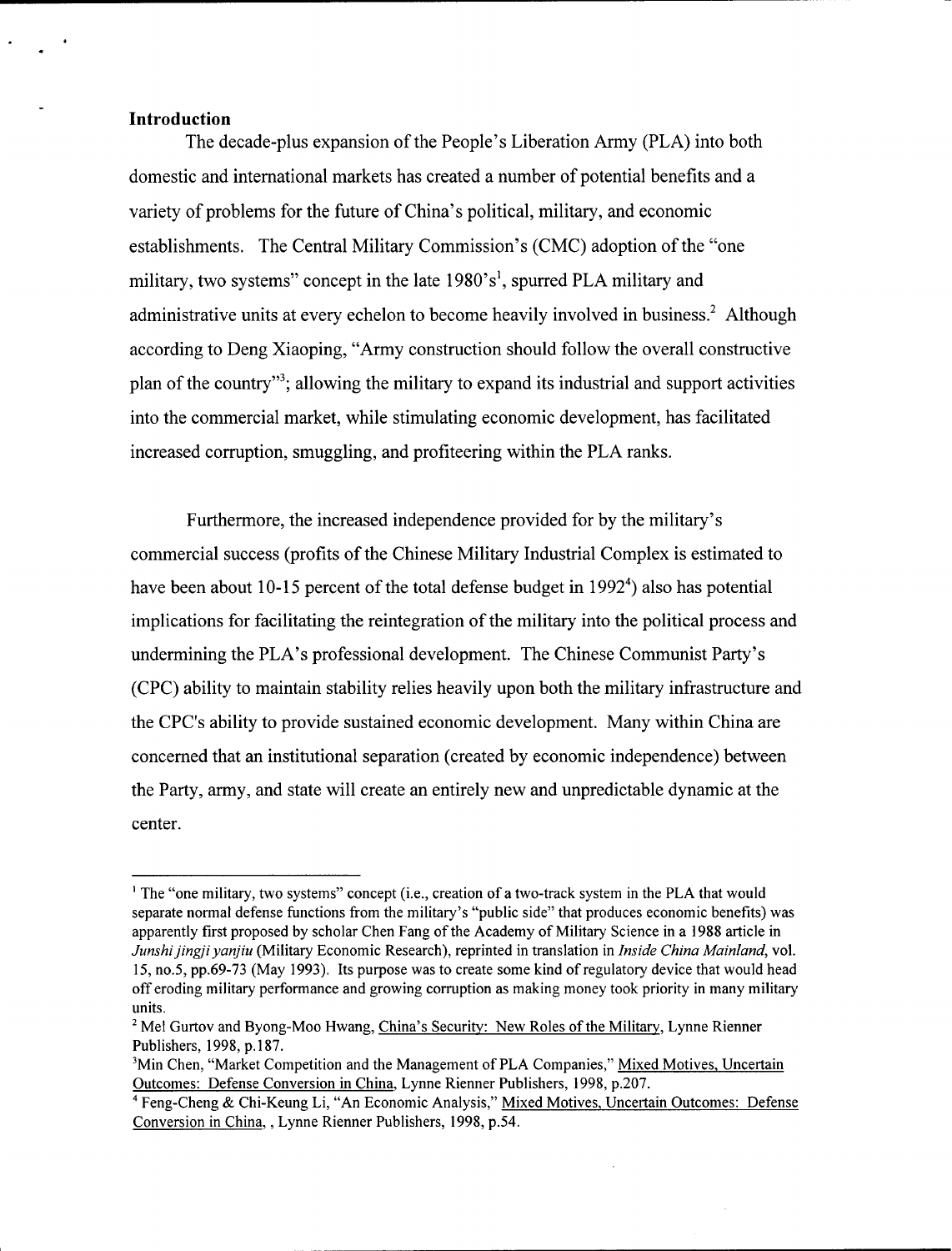### **Historical Background**

The PLA's involvement in economic activities can be traced back to its origins (starting with the Jiangxi Soviet in the early 1900's) as a guerrilla army, whereby military units in the field relied on their ability to remain self-sufficient by growing food to meet basic subsistence requirements. Following the establishment of the People's Republic of China (PRC) in 1949, the PLA devoted less of its efforts towards providing for its subsistence and more on training to become a professional army. Despite its modernization, the PLA has traditionally maintained this role of assisting in the country's economic construction.<sup>5</sup>

Since the founding of the PRC, the Chinese government has invested heavily in the development of its defense industries in terms of capital, technology, and equipment. The responsibility for managing these state-run industries, however, has remained mainly with the State Council, which continues to dominate both defense and civilian industries. Although the PLA has maintained a close relationship with many of China's industries, it has participated directly in the management of very few. The areas managed by the military traditionally have been restricted to agricultural areas, with the change in this dynamic (the PLA entering into large-scale involvement in business activities) only occurring within the past decade.

Additional factors, which helped foster the military's involvement in business activities had much to do with the downsizing of the military<sup>6</sup>, which began under Deng's reform plan. The combined downsizing, marked decrease in defense budget throughout the 1980's, and Deng's directive to the PLA in Beijing at the Enlarged Conference of the CMC held from 23 May to 6 June **19857** (that the PLA should diversify their sources in

**<sup>&#</sup>x27;** Tai Ming Cheung, "The Chinese Army's New Marching Orders: Winning on the Economic Battlefield," Mixed Motives, Uncertain Outcomes: Defense Conversion in China, , Lynne Rienner Publishers, **1998,** p. 182.

**<sup>6</sup>** Between 1985 and 1987 approximately 1 million service personnel were demobilized. Further rounds of demobilizations in **1989, 1992** and 1994 reduced the number of soldiers-under-arms to about 2.93 million. 7 David Shambaugh, "China's Military Transition: Politics, Professionalism, Procurement and Power Projection," China Quarterly No. 146, Oxford University Press June 1996, p.279.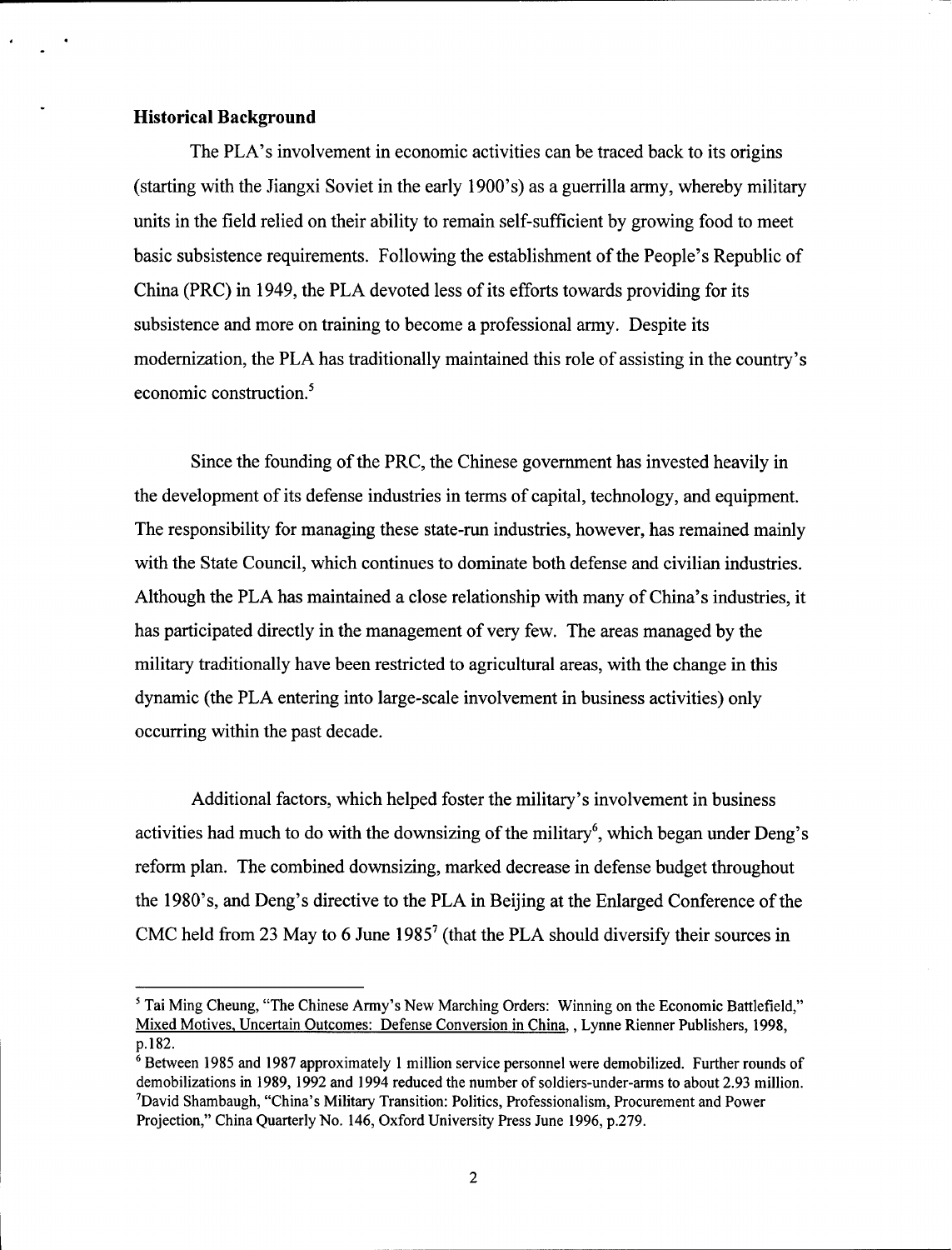lieu of the declining budget) triggered the substantial growth within the military-business complex.

### **The Defense and Military Industries**

In the Post Great Leap Forward period, the PLA Defense Science and Technology Commission **(NDSTC)** and the State Council National Defense Industry Office **(NDIO)** combined to set up a joint system of Research and Development, with managerial responsibilities spread among several machine building industries. This initial machinebuilding industry (MBI) structure survived until the end of the Cultural Revolution in the late 1970's. Today, the formerly secretive MBIs have evolved into an array of civilianrun and military-profit-seeking enterprises, which now fall under the Chinese Military Industrial Complex (CMIC), which formally emerged in 1982 with the integration of NDSTC, NDIO and the Science and Technology Equipment Commission of the Central Military Commission (SETECO). **<sup>8</sup>**

Within this bifurcated CMIC array of corporations and enterprises, it is essential to distinguish between the newly-formed, PLA-run industries, which fall under the jurisdiction of the CMC and the much larger historically, plan-based, defense-production establishment, which falls under the auspices of the State Council.<sup>9</sup> Business activities falling under both the State Council<sup>10</sup> (the defense industries) and the PLA (military industries or military-business complex) increasingly seek to diversify and "corporatize" their activities, and continue to wrangle with conflicting goals, as each entity struggles with the transition from a planned economy to a market-oriented economy in the Reform Era.

<sup>&</sup>lt;sup>8</sup> John Frankenstein and Bates Gill, "Current and Future Challenges Facing Chinese Defence Industries," China Quarterly No. 146, Oxford University Press June 1996, p. 398-403.

<sup>9</sup> Richard J. Latham, "A Business Perspective," Mixed Motives, Uncertain Outcomes: Defense Conversion in China, , Lynne Rienner Publishers, 1998, p.151-152.

<sup>&</sup>lt;sup>10</sup> The State Council defense industries began in the 1950's and are based on the Korean War-era Military Industry and Aviation Industry Commissions and on 41 of the 156 Soviet "key projects" that were designed for weapons production.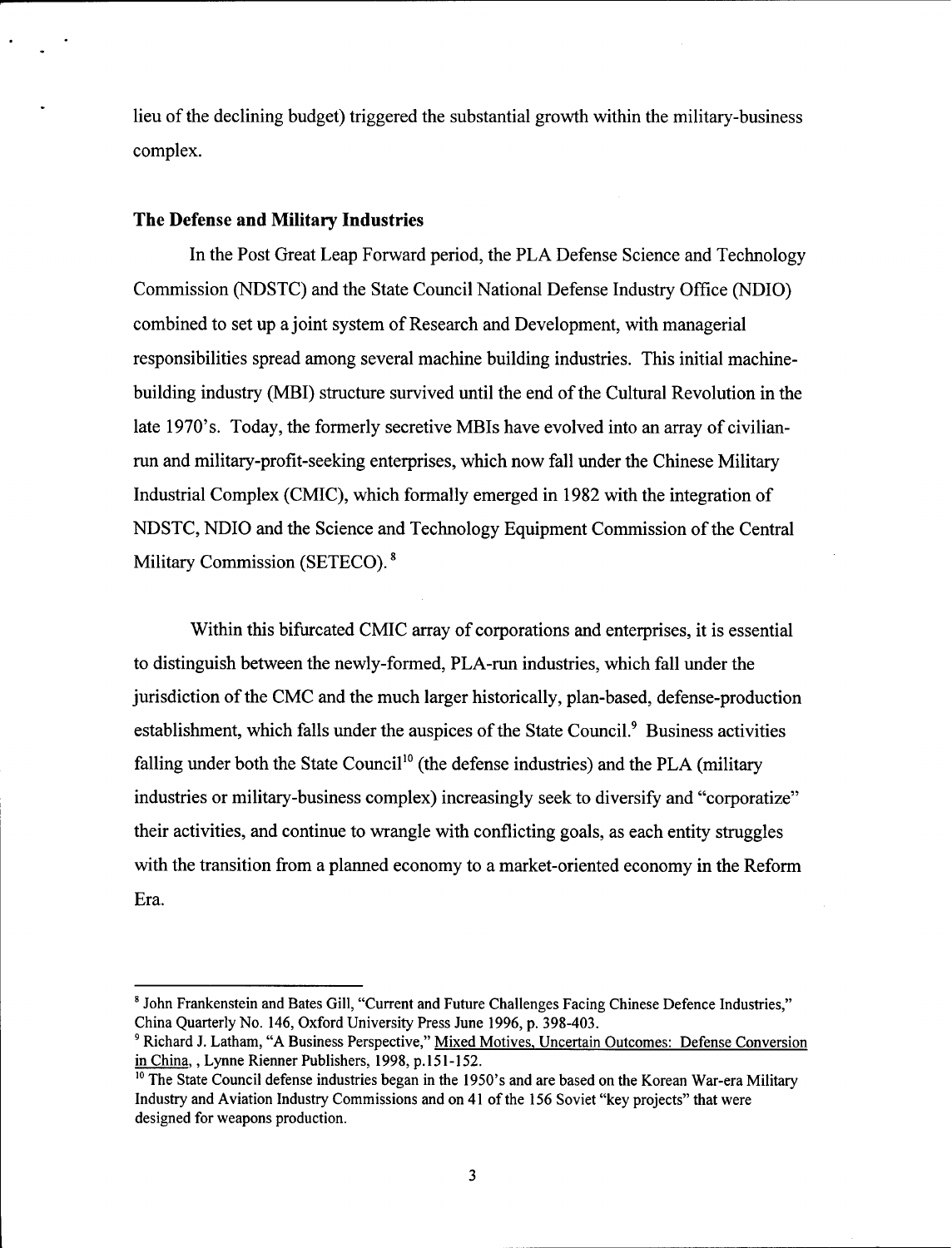The most important management body of the CMIC is the Commission on Science, Technology and Industry for National Defense (COSTIND), which is the key link between the PLA, the State Council and the CMIC. The main function of COSTIND is to organize defense science and technology research, developing, testing, design finalizing and manufacturing of new weaponry, and the research and development of space technology. COSTIND is also responsible for overseeing the financial aspects of research and production sectors, supervising the export of defense products, managing commercial and military satellite launches, and monitoring cooperation between foreign countries and the CMIC. The current trend in the devolution of authority to profitoriented and independent-minded provincial and local officials, however, has translated into an erosion of COSTIND's command over the allocation of resources and production.

The scope of the CMIC cannot be accurately measured, since many elements of the CMIC remain sensitive to the Chinese government. Estimates of the size and scope of the defense establishment's enterprises are also difficult to assess, however, most appraisals stand at between 15,000 to 20,000 enterprises, run by the PLA, the Ministry of Defense, and other defense-related organizations<sup>11</sup>. The PLA admits to having 20,000 companies under its direct control, but outside estimates place the number considerably higher.12 **13** Around sixty of the PLA's industrial plants are designated large enterprises (assets of over several hundred million yuan), out of a national total of about 3500 stateowned enterprises. An additional 166 are characterized as medium-sized enterprises.

### The Structure **& Management of the Military's Business Complex**

PLA economic organizations started as units devoted to internal, self-supporting supply, distribution, and military logistics, but have expanded their operations to the

<sup>&</sup>lt;sup>11</sup> Soloman M. Karmel, "The Chinese Military's Hunt for Profits," Foreign Policy Summer 1997, p.105. **<sup>12</sup>**Former **CMC** Secretary-General Yang Babing said the military had more than twenty-thousand

enterprises in **1992.** See "Yang Babing Speaks at Family Planning Meeting," Xinhua Domestic, 2 Apr **92,** in Foreign Broadcast Information Service, Daily Report China, in **8** Apr **92, p.41.**

**<sup>13</sup>** The number of enterprises estimated are often those of the entire defense establishment (or CMIC) vice only those owned and operated **by** the PLA, which is likely to be about 20,000. The CMIC is likely to operate **30,000** or more enterprises, but no accurate figures are available.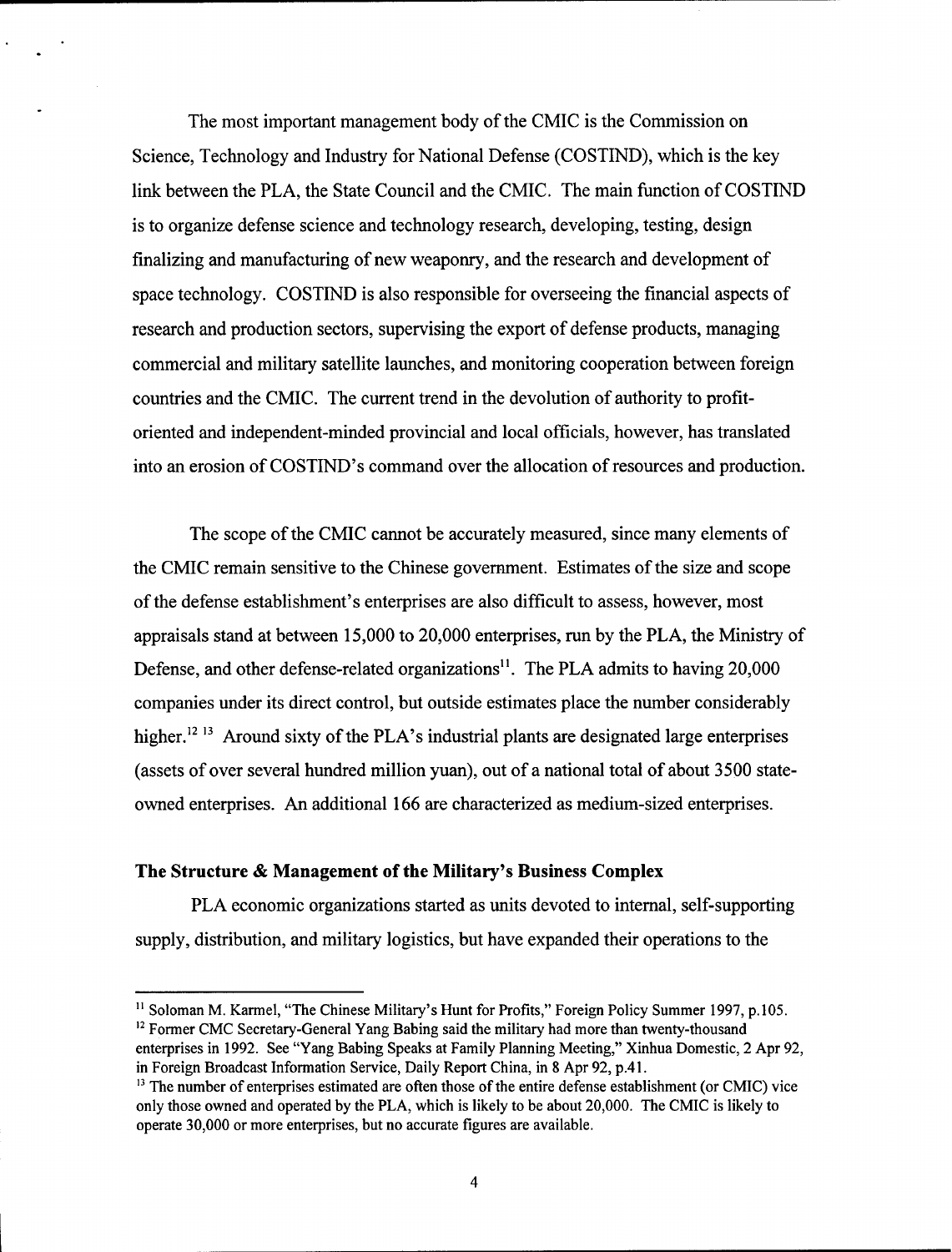civilian sector. The impetus for this expansion is principally attributed to the shortfalls in government defense expenditures. The available data shows that China's allocation of resources in the 1980's favored economic development over defense funding. Therefore, the crowding out of the defense industry and under-funding of the military budget led to the PLA's need to initiate its own fund-raising activities." Considering in 1994 that the PLA had to find between  $14.24$ -127.93 billion yuan<sup>15</sup> over and above the stated defense budget, clearly explains the PLA's high-level of business-oriented motivation. This extra expenditure had to be supported by business revenue from PLA enterprises and highlights the urgent requirement for PLA business diversification. The army's expansion has been remarkably diverse and includes the integration of operations run from the top command organizations down to the seven military regions<sup>16</sup>, the twenty-four group armies, and subordinate local units. $17$ 

Overall military direction comes from the CMC through the General Logistics Department (GLD), while the Ministry of National Defense acts as a spokesman for PLA requirements within the State Council. While the centrally managed GLD has overall responsibility for overseeing the military's economic activities, due to the military budgeting shortfalls within the past decade, many of the military-complex's factories grew without uniform directives from the GLD. The extreme pace of economic development within the PLA has forced the GLD to undertake regular rectification campaigns to purge unhealthy business practices and periodically revamp the military business complex. These campaigns, however, are seen as short-term fixes and have not

<sup>&</sup>lt;sup>14</sup> The PLA's budget was markedly decreased during the 1980's to facilitate Deng's economic reform plans, however, decreases in personnel numbers also occurred, which may have translated into an initial budgetary gain. An overall military budget assessment is difficult, however, because budgetary subsides are not easily accessed; the likelihood is that military spending was decreased to finance economic growth. <sup>15</sup> The *Renminbi* (the People's Currency) or *yuan* as it is commonly referred to currently trades at a rate of 8.2795 yuan per \$US dollar (2 Apr 98); however even in current terms this is a substantial military budgetary shortfall.

<sup>&</sup>lt;sup>16</sup> The seven military regions (MR) within the command structure of the PLA are: Beijing MR, Chengdu MR, Guangzhou MR, Jinan MR, Lanzhou MR, Nanjing MR, and Shenyang MR.

**<sup>17</sup>**John Frankenstein, "China's Defense Industry Conversion," Mixed Motives, Uncertain Outcomes: Defense Conversion in China, Lynne Rienner Publishers, 1998, p. **10.**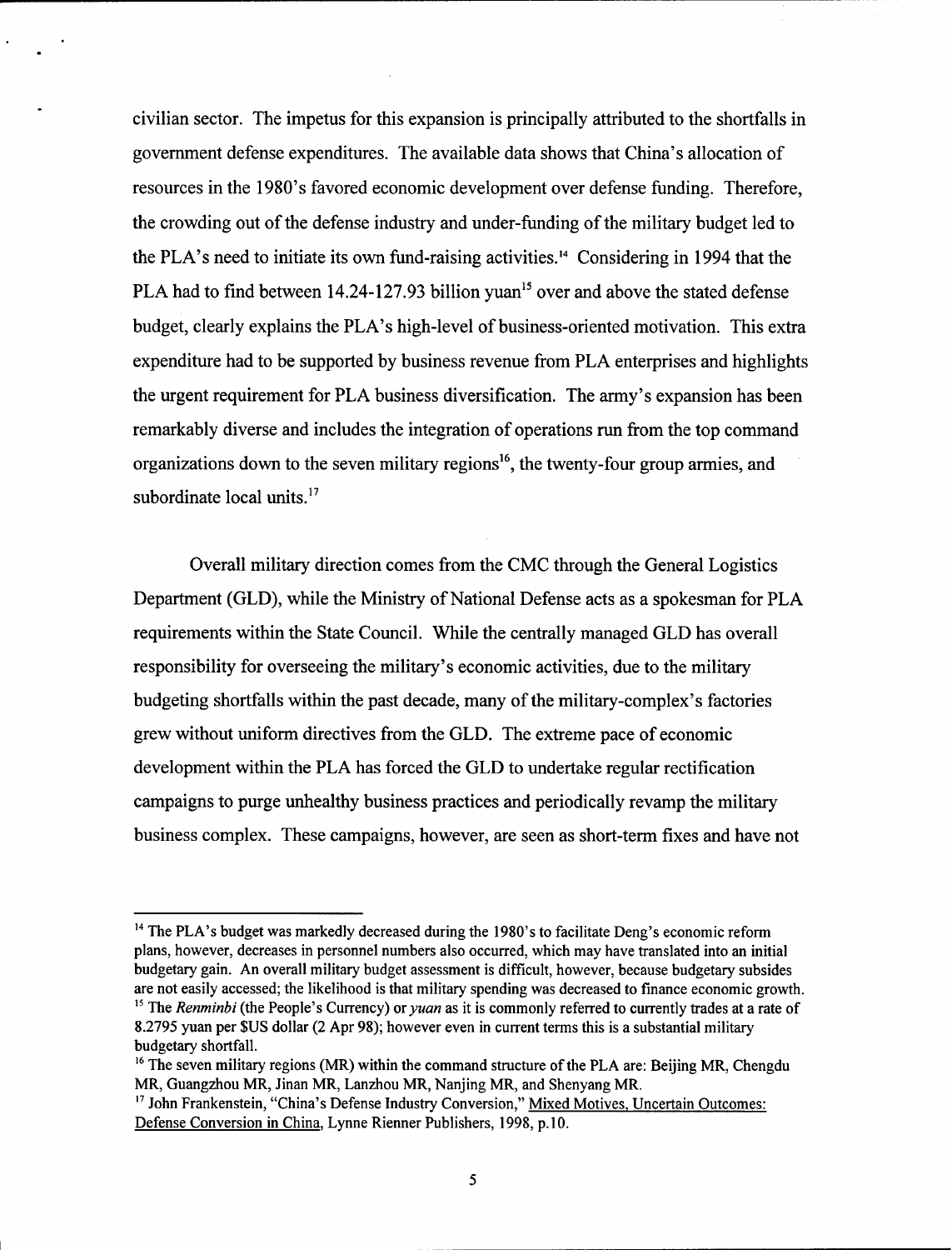been successful in mitigating many of the long-term problems found within PLA business enterprises.<sup>18</sup>

Although the GLD has general responsibility for oversight of the militarybusiness complex, day-to-day administrative management is carried out **by** the Production and Management Department (PMD) under the GLD.<sup>19</sup> These departments extend down to the provincial military districts and also to major operational units, such as group armies. Responsibilities of the PMDs are wide-ranging and include responsibility to design long-term PLA business development plans, inspect military enterprises, manage labor issues, oversee major production projects, and supervise all military-business financial accounts. Despite the structured nature of the managerial system overseeing the military enterprise system, the PMDs have not been able to keep pace with the phenomenal growth of the military-business sector. This is primarily attributed to the use of out-dated managerial techniques and the lack of a sufficient manpower base to monitor the proliferation of enterprises throughout the PLA's military structure.

### **Corporatization of the Military's Enterprises**

Though PLA enterprises **are** young, the PLA has diversified its business activities well within the Chinese market and abroad. The majority of PLA firms began as small trading companies, diversifying into general trading companies and later incorporating investment and manufacturing businesses. Within the scope of a decade some of the PLA's franchises have developed into some of China's most successful business ventures. The speed of their growth and the scope of their diversification can be matched

<sup>&</sup>lt;sup>18</sup> The number of problems generated by the involvement of the PLA in business enterprises includes, but not exclusively, decreased levels of readiness, misappropriation of government property, widespread corruption within the officer corps, morale implications, and promotion irregularities not based on military preformance.

<sup>&</sup>lt;sup>19</sup> Tai Ming Cheung, "The Chinese Army's New Marching Orders: Winning on the Economic Battlefield," Mixed Motives, Uncertain Outcomes: Defense Conversion in China, , Lynne Rienner Publishers, 1998, p.182-185.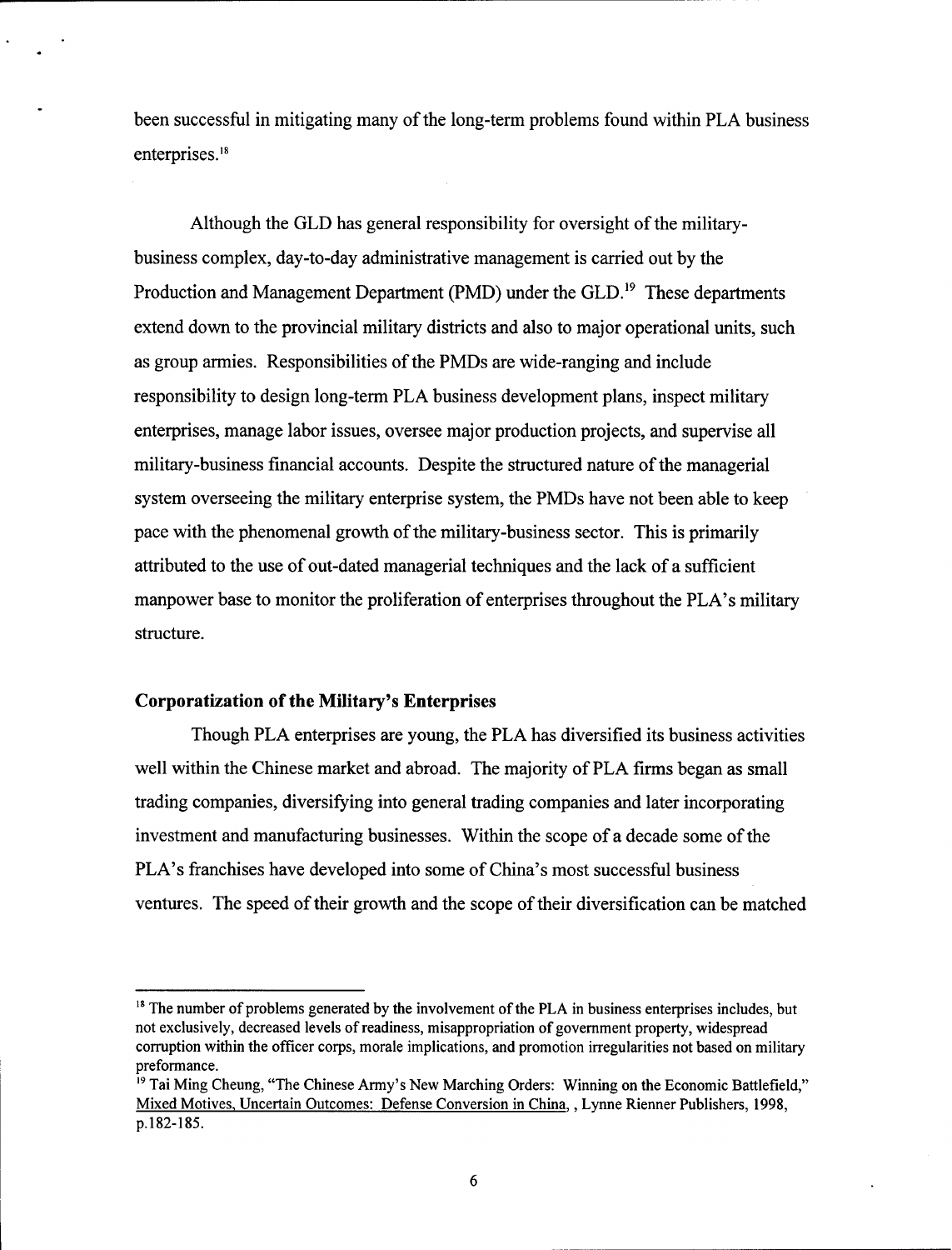only **by** the Korean *chaebols.* Most of these conglomerates have been formed within the past few years and are organized at three distinct levels:<sup>2</sup>

### National-level Entities

National-level military conglomerates **(NLMC)** are among the largest and most profitable of all military-run enterprises. NLMCs are located at PLA general headquarters and the arms service department level. Most of these large entities were created in the mid-1980's and have continued to grow throughout the 1990's in power and business diversification.

#### **General Staff Department (GSD):**

The Poly Group Corporation - Poly (Baoli in Chinese) was first established in 1984 and was originally known as Poly Technologies. Set up as a foreign weapons trading arm of the GSD's Equipment Department, it operated publicly as a subsidiary of China International Trust and Investment Corporation (CITIC). In 1992, Poly emerged from the shadow to become an independent enterprise group with about one hundred subsidiaries under its control, including one or two listed companies on the Hong Kong stock market and trading firms in the United States and other countries. With assets of almost 8 billion yuan at the end of 1993, Poly has the largest capital base of all PLA enterprises and is also the PLA's top foreign trading entity.

China Huitong Corporation - Huitong was established in the early 1990's and took control of all **GSD** enterprises apart from those that belonged to Poly. It has over six hundred factories, mines, and farms and more than fifty technological research institutes. It engages in a wide range of business activities, from running hotels to tourist companies to foreign trade. Although it has considerably more factories and workers than Poly, Huitong is much less profitable because a sizable number of it enterprises are loss makers.

#### General Political Department **(GPD):**

Kaili Corporation **-** Kaili (also known as Carrie in English) was set up in 1984 as a trading company for the GPD, but has expanded into many other lines of business. Its core activities include property development, especially in coastal provinces, and the production of audio-visual products such as laser disks, and videos. Kaili has been extremely active overseas; it has a listed iron-ore mining company in Australia, a bank in the Cook Islands, and business operation in Hong Kong.

China Tiancheng Corporation -Tiancheng was originally established in the mid-1980's. but only became an enterprise group in the early 1990's. It is now responsible for the oversight of all the GPD's enterprises, excluding those that belong to Kaili. It is estimated to have capital assets of around 4 billion yuan, has seventeen subsidiaries scattered around the country, and engages in a diverse number of economic activities, such as real estate investment in Guangdong Province.

#### General Logistics Department **(GLD):**

China Xinxing Corporation **-** Xinxing includes nearly one hundred large and medium-sized enterprises employing 140,000 workers, as well as ten affiliated subsidiaries specializing in foreign trade, marketing, real estate development, chemicals, and advertising.

Other - Other holding companions held by the GLD include the San Ding Trading Corporation (which belongs to the GLD's PMD and the GLD Trading Corporation.

#### People's **Liberation Army Air Force (PLAAF):**

China Lantian Industry Corporation **-** Lantian is the PLAAF's major commercial entity, which oversees most of the air force's business operations. The **PLAAF** has more than 430 factories, and mines, **160** air bases, and nearly 400 farms.

China United Airlines **-** The PLAAF's airline, which operates out of military air bases and uses air force transport assets and personnel.

**<sup>20</sup>**Ibid., **p.186-191.**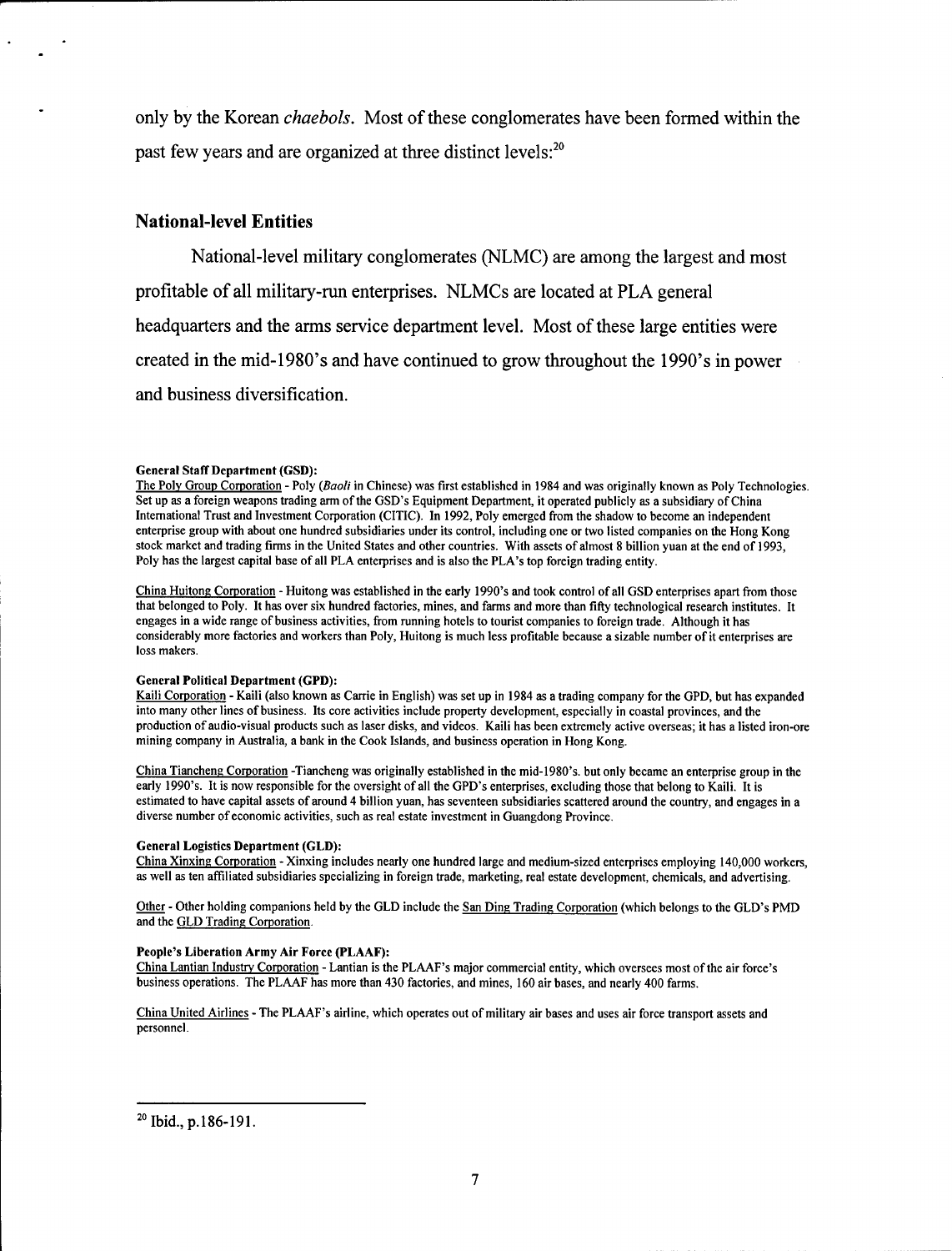#### **People's Liberation Army Navy (PLAN):**

China Songhai Industrial and Commercial Corporation **- The** PLAN's principle conglomerate, which engages in commercial activities ranging from industrial production to foreign trade. The navy also has its own shipping fleet, which uses naval vessels and operates out of PLAN ports.

#### Second Artillery:

Shanhaidan Enterprise Group - Shanhaidan is best known for its pharmaceutical products.

China Tianlong Industrial and Commercial Corporation - A potential subsidiary also affiliated with the second artillery.

#### Commission for Science, Technology, and Industry **for National Defense** (COSTIND): China Yuanwang Group - Yuanwang appears to be COSTIND's principal corporation at present.

China Xiaofeng - Xiaofeng was the first major COSTIND corporation set up in 1984, although the company is said to have cut some of its ties with COSTIND in the past few years.

China Galaxy **-** Galaxy is known to be affiliated with COSTIND.

China Xinshidai (New Era) Corporations - Xinshidai is a holding company that has kept a low-profile in recent years, although some of its provincial subsidiaries have been more active.

#### People's Armed Police **(PAP):**

China Anhua Development Corporation **-** Anhua was established several years ago by the PAP's Logistics Department. Anhua runs about seventy PAP enterprises and is authorized to engage in foreign trade.

China Jingan Equipment Import and Export Corporation - Before Anhua's establishment, the PAP conducted much of its business activities through Jingan, which is affiliated with the Ministry of Public Security.

The NLMCs are among the most profitable PLA commercial enterprises. They receive

special privileges from the government and military authorities, including wide-ranging

decision making autonomy, import-export trading rights, access to low-priced

commodities, and generous tax and customs breaks.

### **Regional & Provincial-level Entities**

Regional and provincial-level military conglomerates (RPLMC) provide

commercial supervision of military enterprises, fostering horizontal linkages within

China to enhance each PLA service element's competitive advantage within a region.

Huabei Jinhai Enterprise Corporation - A holding for the BMR, it has industrial, agricultural, mining, and other commercial operations in Beijing, Tianjin, Hebei, and Shanxi provinces, and the Inner Mongolia autonomous region.

Southwest Great Wall Economic Development General Corporation - Southwest supervises the CMR. With many of its factories located in inaccessible parts of the four provinces and autonomous regions that the military covers, including Tibet, Sichuan, and Yunan, Southwest is likely to be less profitable than its coastal counterparts.

#### Guangzhou Military Region (GMR):

Nanfang Industrial and Trading Corporation - Nanfang is probably the largest of the military region conglomerates. Its enterprises are located in five provinces, including Guangdong, Hainan, and Hubei. Its most profitable and dynamic firms are in Guangdong, in particular the Shenzhen, Zhuhai, and Shantou special economic zones and Hainan province . However, many of the inland provinces lose money. Nanfang was ranked as the 148th largest foreign trading corporation in 1993, with exports of US \$117 million.

**Beijing Military Region (BMR):**

Chengdu Military Region (CMR):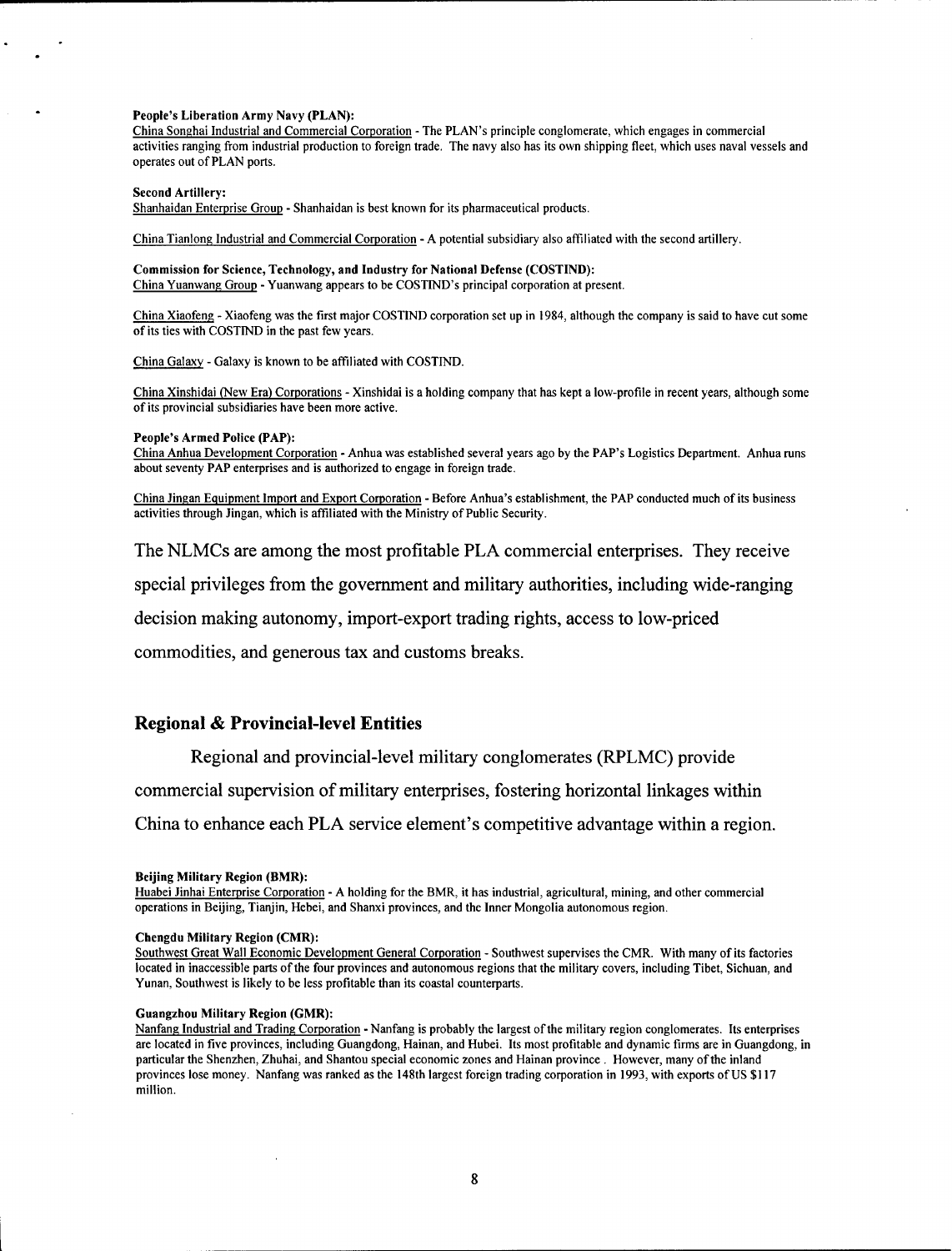Cuicun Enterprise United Group- Cuicun is managed by the GMR Logistics Department, which manages the military region's 500 plus industrial and agricultural production bases.

#### **Jinan Military Region (JMR):**

Shandong Dongyue Corporation - Dongyue manages the commercial operations within the JMR, which covers Shandong and Henan provinces. There are more than six hundred PLA-owned enterprises within the JMR, with fixed assets of 650 million yuan in 1994.

#### Lanzhou Military Region (LMR):

Northwest Industrial and Trading Corporation - Northwest runs the enterprises run by the LMR. Many of the region's military industrial plants located in Shaanxi province, especially Xi'an, where farms and agricultural production bases are situated in more remote areas.

#### Nanjing Military Region (NMR):

Huadong Industrial Corporation - Huadong oversees the enterprises within the NMR. Huadong was set up in 1992 to improve coordination and integration among Nanjing's military enterprises, which are scattered across five provinces and Shanghai.

#### Shenyang Military Region (SMR):

Dongbei Jingcheng Industrial and Commercial Corporation - Jingcheng is one of the largest regional conglomerates. It operates primarily in Liaoning, Jilin, and Heilongjian provinces and has one thousand mostly small enterprises, a work force of eighty thousand, and registered capital of 2 billion yuan in 1992.

Songliao Enterprise Group - Songliao specializes in vehicle production and repair.

#### Provincial Military Districts (e.g., Sichuan Military District):

Sichuan Bashu Enterprise Group **-** Bashu is an example of individual military district attempts to establish conglomerates in their regions. Bashu was set up in **1992** to assume supervision of Sichuan's military district commercial operations.

### **Unit-level Entities**

**The** status of unit-level military enterprises remains in flux due the periodic exercise of rectification campaigns **by** the **CMC.** During the **1993** rectification campaign, units at and below division level were allowed to keep only two factories and were required to transfer control of their other enterprises to high-level authorities. However, this allocation appears to be largely politically driven with some units impacted more than others during particular rectification efforts **by** the center.

Most of the enterprises owned **by** division or lower-level units tend to be small ventures employing several dozens to several hundreds of workers, usually with family military personnel or demobilized soldiers. The nature of unit-oriented commercial activities is often constrained **by** the location and operational status of a particular unit. For example, deployable units are less able to establish themselves in business activities, since more time is spent on operational readiness. While other units have fewer opportunities to engage in entrepreneurial activity due to their posting location (i.e., the coastal regions in Southern China vice the inland areas of Xinjiang and Tibet).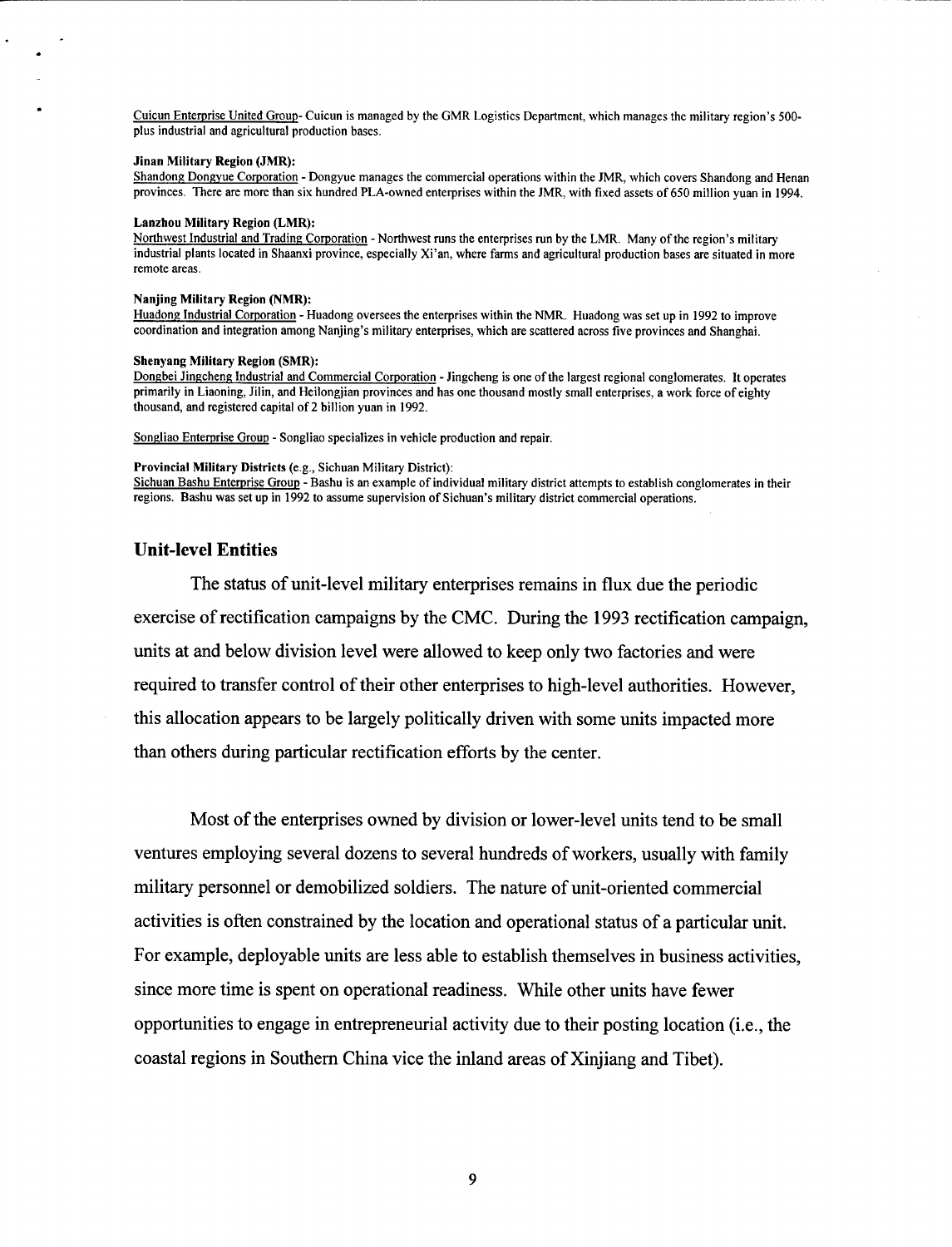### **Military-Business Operations, Profits, and Benefits**

**One** of the widely held misperceptions is that PLA companies primarily engage in weapons trading, such as missile sales to Iran and Pakistan, weapons transactions with developing countries, and the purchase of advanced weapons technologies from the West. In reality, most PLA companies are only marginally involved in the defense-sales market; with most PLA businesses oriented towards making profits in the broader civilian market.<sup>21</sup> Official statistics show that since 1987 the value of the military's civilian production has been greater than the value of its military production<sup>22</sup>. The reality is that most military enterprises aren't even licensed to participate in foreign export-import operations nor do the majority have access to the advanced technologies that foreign defense establishments are interested in purchasing.

Military-affiliated enterprises can be found in almost every sector of the Chinese economy, however, the economic focus of the military-business complex has not changed as much as it might appear. The military remains entrenched in many of its traditional areas of production, including agriculture (which make up 7-8 percent of total economic turnover of the PLA and 10 percent of the profits), industry (which makes up 55-60 percent of the PLA's business turnover and 40 percent of the total profits), and tertiary industries (which makes up about 25 percent of the PLA's turnover and as much as 50 percent of military-business complex profits<sup>23</sup>). Heavy concentrations of military enterprises are found within the transportation, vehicle production, pharmaceutical production, hotel-tourism, property development, textile production, mining, and telecommunications industries.

<sup>&</sup>lt;sup>21</sup> Min Chen, "Market Competition and the Management of PLA Companies," Mixed Motives, Uncertain Outcomes: Defense Conversion in China, Lynne Rienner Publishers, 1998, p. 212-213.<br><sup>22</sup> Soloman M. Karmel, "The Chinese Military's Hunt for Profits," Foreign Policy Summer 1997, p. 105.

 $\frac{22}{23}$  Soloman M. Karmel, "The Chinese Military's Hunt for Profits," Foreign Policy Summer 1997, p.105.<br><sup>23</sup> Tai Ming Cheung, "The Chinese Army's New Marching Orders: Winning on the Economic Battlefield,"

Mixed Motives, Uncertain Outcomes: Defense Conversion in China, , Lynne Rienner Publishers, 1998, p. <sup>19</sup> 1-192.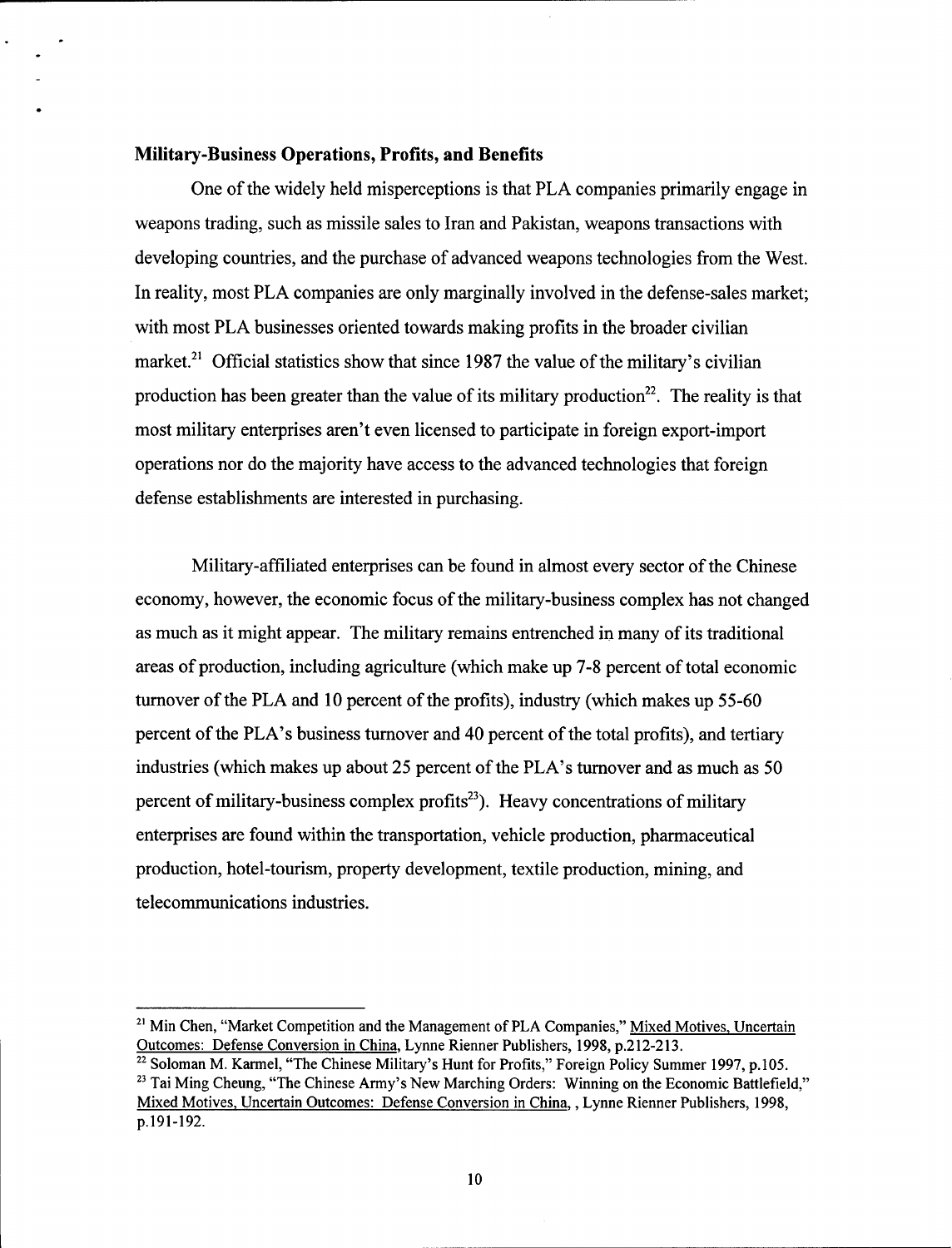Declared profits from the military-business complex are roughly equivalent to between 10 and 15 percent of China's published defense budget. In 1992, for example, total profits from military-business operations were 5 billion yuan<sup>24</sup> and defense expenditures for the year were 37 billion yuan. A more realistic estimate for the PLA's annual commercial profits is about 10-15 billion yuan (US \$1.2-\$1.8 billion) on a turnover of between 50-75 billion yuan.<sup>25</sup> The income earned by PLA businesses has increased rapidly since the mid-1980's with annual turnover and profits growing at an average rate of 15 percent per annum. Military-run industry (much like the state-owned enterprises), however, has proven to be a losing business approach, which has absorbed many of the tertiary industry's high profit margins.

Revenue distribution is also an interesting phenomenon within the scope of the military-business complex. Military enterprises are allowed to keep between 20 and 40 percent of their profits for reinvestment and other uses, while the remaining funds go to regional and provincial military authorities (10 to 20 percent), the GLD (which receives the majority at between 40 and 60 percent) and the local PLA unit that owns the enterprise (which nets 10 to 20 percent).<sup>26</sup> The actual revenue that is distributed to the GLD and other PLA units is probably only 4-6 billion yuan. Although the PLA's involvement in business activities has been lucrative, it may not be the cash cow many outside observers perceive. Losses suffered by military authorities due to unreported business income could run into the billions of yuan, but the illegal retention of profits is a classic problem within the Chinese tax-reallocation system which remains a largely unresolved problem. Other PLA loss problems are also likely attributable to widespread inefficiency and quality control problems found within Chinese state run industry.

<sup>&</sup>lt;sup>24</sup> 5 billion yuan in 1992 was equivalent to approximately US \$910 million at the official 1992 exchange rate.

<sup>&</sup>lt;sup>25</sup> Tai Ming Cheung, "The Chinese Army's New Marching Orders: Winning on the Economic Battlefield," Mixed Motives, Uncertain Outcomes: Defense Conversion in China, , Lynne Rienner Publishers, 1998, p.193-196

 $26$  Ibid., p.195-196.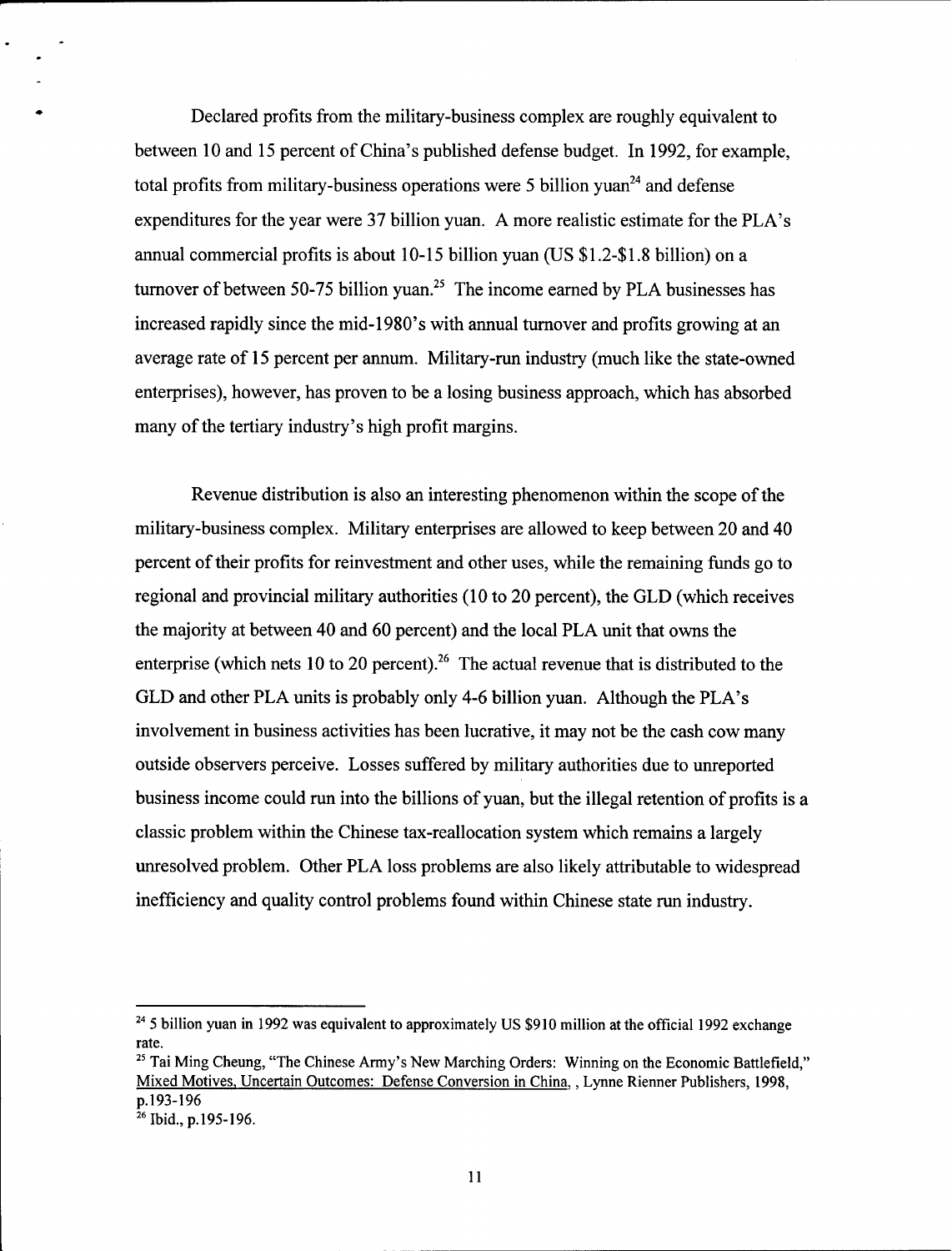The military-business complex is privy to a variety of benefits within China's economic structure. Favorable financing terms and the ability to freely use public resources are major advantages available to the PLA enterprises. The military is in the unique position to exploit telecommunications, technologically advance facilities, road, rail, and air transport for organizational or personal profit, and military sources admit that military maintained monopolies have begun to erode civil-military relations. The favorable terms of loans made to the military and other entities affiliated with the CMIC are easily obtained since there is little concern within the banking system of the PLA going bankrupt. $27$ 

### Negative **Impacts of PLA Business Involvement**

The explosive growth of the PLA's involvement in business activities created several types of problems, including corruption, smuggling, speculation, and the illegal use of military personnel and equipment for commercial purposes. These occurrences compelled the CMC to institute several correcting measures to combat the proliferation of unscrupulous activities throughout the ranks. These enforcement mechanisms have included:

- *\** 1985 regulations passed to curb problems of confusing the responsibilities of the military with those of the PLA's enterprises (these were again instituted in **1988).2"**
- The 10 Nos a set of regulations issued by the CMC (1989).<sup>29 30</sup>
- **\*** Implementation of additional regulations banning military personnel and units from speculating, in the foreign exchange, stock, and real estate markets (unspecified).
- Periodic review of military economic behavior (i.e. the 1993 rectification campaign).
- Issued CMC directive on "Opinions on Strengthening Management Over the Military's Finance and Economy" (1993).
- **\*** CMC issued directive banning units beneath the group army level from engaging in commercial activities.<sup>31</sup>

<sup>&</sup>lt;sup>27</sup> Min Chen, "Market Competition and the Management of PLA Companies," Mixed Motives, Uncertain Outcomes: Defense Conversion in China, Lynne Rienner Publishers, 1998, p. 212-213.<br><sup>28</sup> June Teufel Dryer, "The New Officer Corps," China Quarterly No. 146, Oxford University Press June

 $^{28}$  June Teufel Dryer, "The New Officer Corps," China Quarterly No. 146, Oxford University Press June 1996, p.332.

<sup>&</sup>lt;sup>29</sup> The 10 No's forbid: the use of vehicles or resources for speculation, profiteering, or smuggling; the lending, selling, or hiring out of military vehicle licenses, bank accounts, and blank invoices; participation in panic buying of goods at higher prices, illegally buy up goods, or profiteering and raising prices in any form; and the employment of military personnel by companies or engage in trade.

 $30$ Tai Ming Cheung, "The Chinese Army's New Marching Orders: Winning on the Economic Battlefield," Mixed Motives, Uncertain Outcomes: Defense Conversion in China, , Lynne Rienner Publishers, 1998, p.183.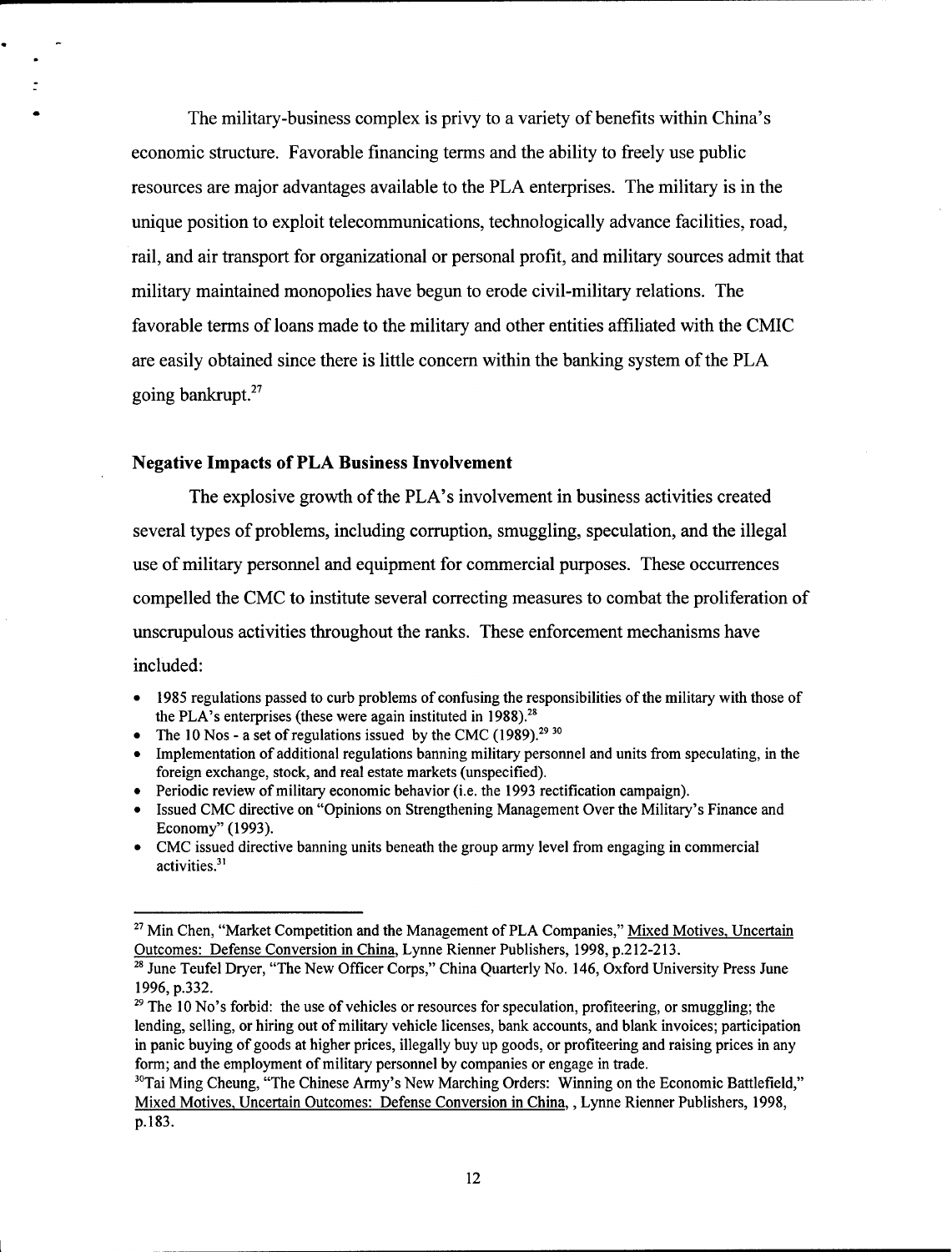The rectification campaigns combined with the implementation of both these new regulations and an overhauled management system, has led to a substantial decrease in the number of military-enterprises. By the beginning of 1995, the total number of military enterprises in the coastal regions was cut by 40 percent. All service personnel were said to have withdrawn from business activities and more resources devoted to the traditional areas of sideline agriculture and production work. Enforcement of these regulations, however, has been sporadic and appears not to have halted the military pursuit of enterprising activities. The ability of military cadres to circumvent orders from Beijing has been facilitated by local interests and financial independence.

Not all of the PLA's business activities are legal.<sup>32</sup> Military sponsorship has been traced to a number of karaoke bars and prostitution rings in China's major cities; real estate speculation is widespread; PLA entities hold major stakes in China's nascent securities markets; and smuggling is rampant throughout the military services. The continued reporting of a wide-variety of military infractions including the misuse of army registrations and advertising rights, the impersonation of officers for profit, piracy on the high seas, money-laundering, black-market peddling of military-produced or controlled products, and Mafia-type activities, indicates that the military continues to demonstrate an increasing inclination towards unethical activities for profit.

### **Conclusion**

The Military-Business Complex continues to be burdened by many of the problems inherent in the Reform Era market system. Military enterprises face similar difficulties in obtaining capital for investment and many suffer from the plan-oriented shortcomings of the state-owned enterprises. The military, however, seems advantageously positioned to profit due to the current lack of controls within the Chinese economy. The PLA has demonstrated an adept capability at avoiding confrontation with

<sup>&</sup>lt;sup>31</sup>David Shambaugh, "China's Military Transition: Politics, Professionalism, Procurement and Power Projection," China Quarterly No. 146, Oxford University Press June 1996, p.277.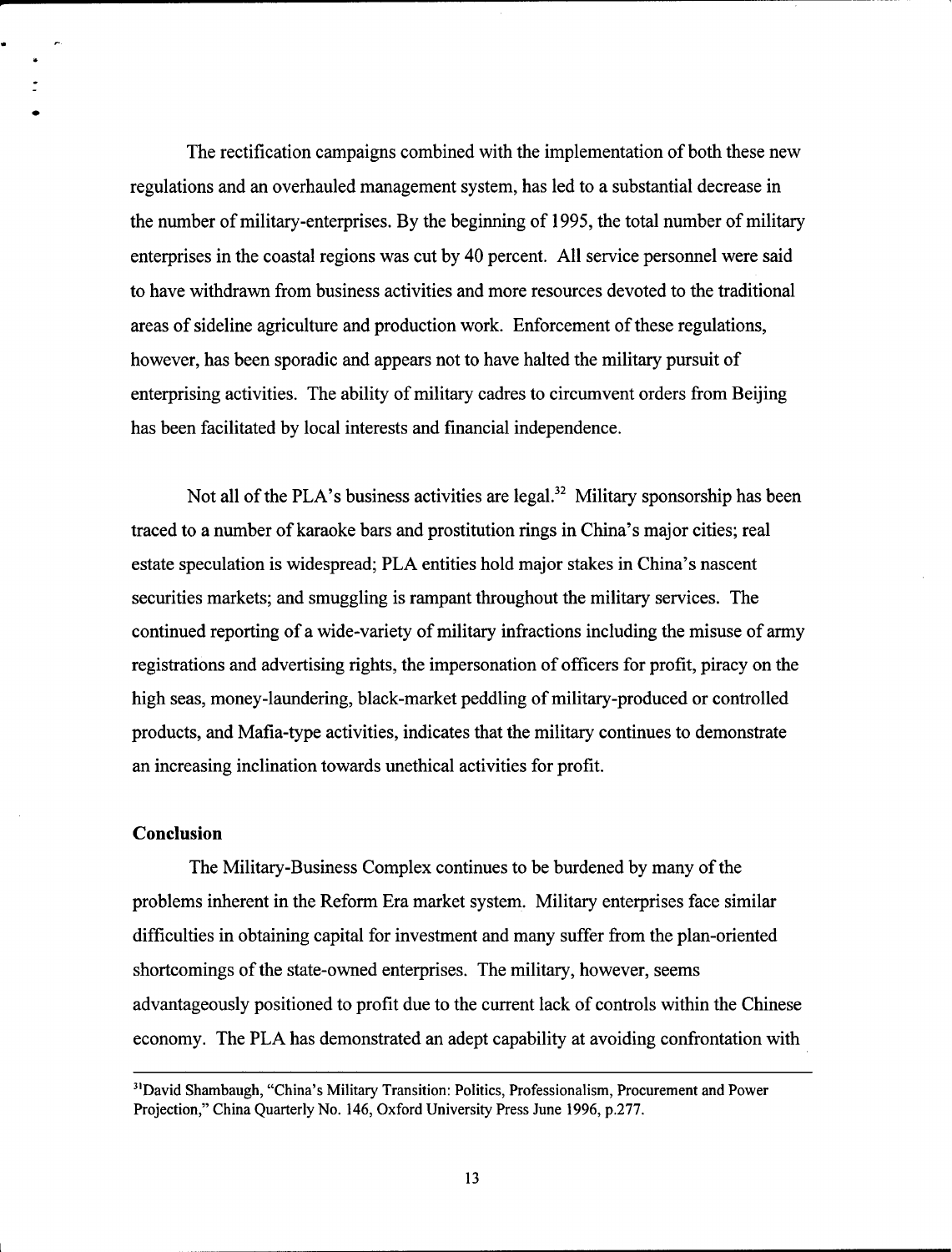the central government and cashing in on eluding the limited number of state controls present in China's evolutionary market. For the military-business to remain successful, however, a number of changes will have to be made to adapt its enterprises more readily to the overall Chinese system including more emphasis on efficiency vice cronyism, adoption of streamlined management techniques in the military's financial accountability network, and the cultivation of international exchange and cooperation within technological areas.

Indeed if military-controlled profits and taxes continue to grow at the current magnitude they are likely to become the military's most important peacetime priority. This shift in military focus has a limitless number of potential outcomes, which may yield several negative consequences for China's future economic and political reforms. A number of these outcomes include business partnerships that create conflicts of interest within the PLA's leadership making the military less able to steadfastly defend China's sovereign strategic priorities; a sharp increase in corrupt military activities, which will further erode the legitimacy of the remaining socialist-regime, sparking a resurgence of public discontent (as seen during the 1989 Tiananmen crisis); and the increasing potential that as the military continues to compete for profits it will become more and more apt to behave contrary to international and domestic norms (i.e., the Nuclear Non-Proliferation Treaty, Missile Control Regime, etc.) by selling critical technologies to rogue states looking for specific boosts to weapons programs for large short-term profits.

The question of whether or not the PLA should remain engaged in economic activities in the short-term is a matter of survival and remains unquestionably yes. The decision to push the Red Army into a hunt for commercial profits probably helped China to avoid the short-term budgetary crises experienced by Russia and other former-Communist states in the post-Cold War era<sup>33</sup>, but in the long-term the government will have to separate the PLA from its enterprises to insure the stability it desires within a

<sup>&</sup>lt;sup>32</sup> Soloman M. Karmel, "The Chinese Military's Hunt for Profits," Foreign Policy Summer 1997, p.112. <sup>33</sup>Soloman M. Karmel, "The Chinese Military's Hunt for Profits," Foreign Policy Summer 1997, p.105.